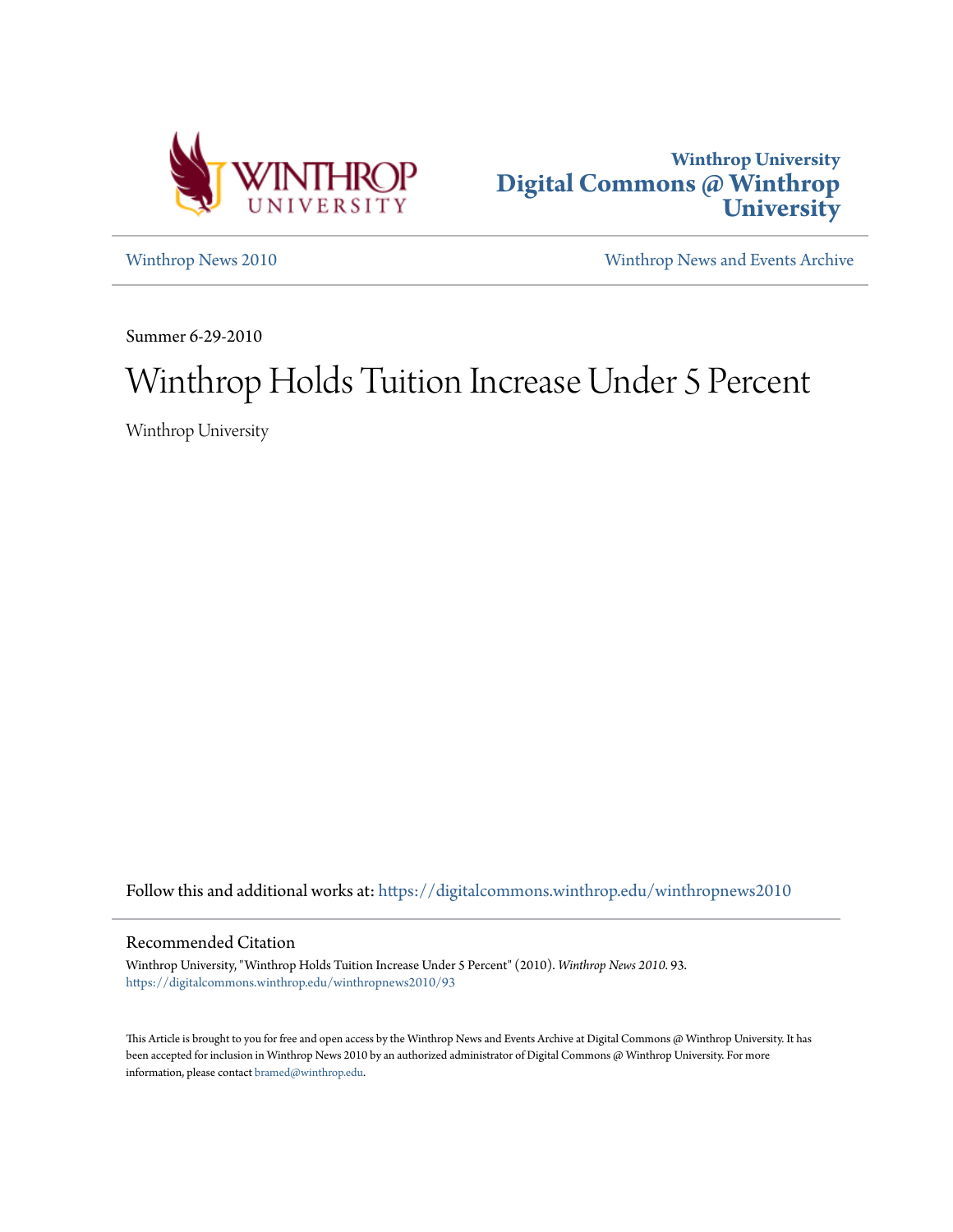All News Archives

RSS News Feeds

Winthrop in the News

## 06/29/2010 **Winthrop Holds Tuition Increase Under 5 Percent**

**ABOUT ADMISSIONS & AID ACADEMICS STUDENT LIFE ATHLETICS GIVING**

VINTHRC

UNIVERSITY

### **Quick Facts**

**T** Tuition increase for 2010-11 will be 4.9 percent for South Carolina students.

Operating cost reductions from the previous year will continue, and additional reductions for the year ahead already have begun.



President Anthony DiGiorgio

ROCK HILL, S.C. - Bucking a trend of **double-digit tuition increases** this year among other top-quality universities in South Carolina, **Winthrop University** officials Tuesday approved an **increase of 4.9 percent** for the year ahead.

**President Anthony DiGiorgio** said Winthrop will use a mix of continuing and new internal spending reductions, plus the last increment of federal stimulus funds, to keep the tuition increase among the lowest in the state, signifying that "we well understand the realities our students and families continue to face in this economy because we cope with those realities every day, too."

The **Executive Committee of the** Winthrop University Board of Trustees adopted the tuition increase during an afternoon telephone conference that will allow the university to begin preparing to mail tuition notices for fall semester, which begins in late August. South Carolina undergraduate students will pay \$6,088 per semester, an increase of \$285, while out-of-state students will pay \$11,446 per semester, an increase of \$648 (6.0 percent). See here for tuition and fees.

**Total cost of attendance for students who live on campus will increase 4.15 percent overall**, since room and board costs are not supported by state funds, and therefore not impacted by state appropriation reductions. Trustees in April adopted a 3.2-percent increase in room and 2.1 percent increase in board fees so families could plan that part of their budgets while awaiting General Assembly completion of work on the state budget.

Administrators will continue to keep a wary eye on Columbia in the months to come, **DiGiorgio said**, noting that while state revenue receipts have shown some modest improvement in recent weeks, new job loss in the state's public sector as a result of drastic state spending cuts could change that, as newly displaced workers in both the public and private sector no longer pay income taxes and reduce expenditures that generate sales taxes that support state services.

To date, **Winthrop has lost \$9.8 million in state funds since Fall 2008, and is slated to lose another \$3.3 million in public funding** when federal stimulus funds expire next year. If the 20 percent reduction in state funds this year had to be replaced by tuition cuts alone, it would have taken an 11.1 percent increase, officials said, adding that was never considered a realistic option by Winthrop.

Instead, administrators will continue cuts implemented over the past couple of years, and are working on shaving costs throughout operations by moving to technology solutions wherever possible. University publications largely will be limited to on-line availability only, and the number of business processes conducted completely on-line continues to grow as the university undergoes a mandatory multi-year conversion to a new administrative computing system.

Winthrop is managing **routine personnel vacancies**, filling some deemed essential, but redistributing work for others, allowing funding for more than **35 vacant positions** to be saved.

**Travel** will continue to be prioritized to that involving students in academic presentations or otherwise essential to faculty's professional development and advancement.